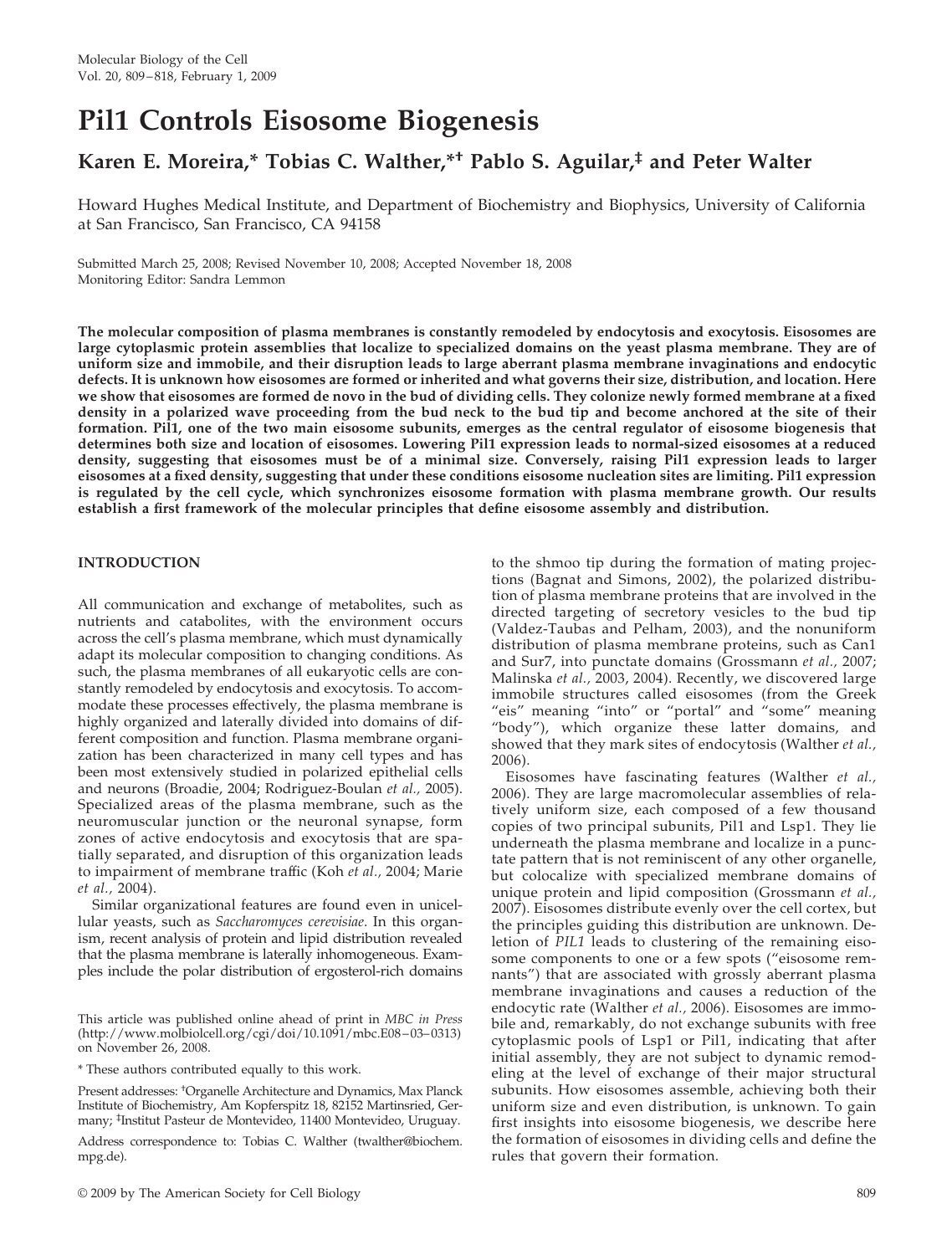# **MATERIALS AND METHODS**

### *Yeast Strains*

Genotypes of all strains used in this study are listed in Supplementary Table S1. The Pil1-GFP and Lsp1-GFP strains were described previously (TWY110 and TWY113, respectively; Walther *et al.,* 2006). Diploid yeast strains expressing various amounts of Pil1 were generated by mating of Pil1-GFP strains with a *pil1* strain (TWY580) or a Pil1-GFP strain of opposite mating type (to generate TWY576). In addition, an extra copy of Pil1-GFP was cloned onto a pRS306 plasmid and integrated into one (TWY581) or both URA (TWY578) loci. To generate the DAMP allele of Pil1-GFP (KEM101), a KAN-selection marker was integrated directly after the open reading frame in TWY 110 as previously described (Schuldiner *et al.,* 2005). The *Cdc28* mutant strain (KEM100) was generated by integrating the plasmid pRS406 carrying the *cdc28-as2* allele in the URA locus of TWY110. The cdc28-as2 plasmid was generated by David Morgan's laboratory at the University of California, San Francisco (Ubersax *et al.,* 2003) and was a generous gift from Gustavo Pesce (Molecular Sciences Institute, Berkeley, CA). The copper inducible strains KEM102 and KEM103 were made by replacing the endogenous promoter of *PIL1* with the *CUP1* promoter in TWY110 and TWY113. This was done by homologous recombination using a PCR-based modification (Janke *et al.,* 2004).

# *Microscopy*

Live cell microscopy was performed by mounting yeast cells on concanavalin A–covered coverslips. Images were taken at room temperature on a Zeiss LSM510 confocal microscope (Thornwood, NY) and on a Nikon TE2000U inverted microscope (Melville, NY) with a Yokogawa CSU22 Spinning Disk Confocal from Solamere Technology Group (Salt City, UT). Images were processed with ImageJ (http://rsb.info.nih.gov/ij/index.html) and MATLAB (MathWorks, Natick, MA).

Immunofluorescence was performed as described previously (Brickner and Walter, 2004). Cells were fixed in 4% formaldehyde for 45 min at room temperature, then spheroplasted with lyticase, and detergent-extracted with 0.01% Triton X-100. Cells were probed with 1:200 rabbit polyclonal anti-green fluorescent protein (GFP; Invitrogen, Carlsbad, CA; A6455 rabbit polyclonal antibody against full-length GFP) in WT buffer (1% nonfat dry milk, 0.5 mg/ml BSA, 150 mM NaCl, 50 mM HEPES, pH 7.5) for 1 h at room temperature, followed by secondary, goat anti-rabbit Alexafluor 488 (Invitrogen, A11034) antibody diluted at 1:200 in WT buffer for 1 h also at room temperature. Slides were mounted using Vectashield (Vector Laboratories, Burlingame, CA), and imaged with a Zeiss LSM510 confocal microscope.

For surface area calculation we treated yeast cells as a spheroid shape, determined the major and minor axes and calculated the surface area using the standard formula:  $S = 2\pi a^2 + 2\pi (ab/e) \sin^{-1} e$ , where a is the major axis, b is the minor axis, and  $e = [\sqrt{\frac{1 - (b^2/a^2)}{1 - (b^2/a^2)}}]$ . Mother and nocodazole-arrested cells were approximated to a sphere shape,  $S = 4\pi r^2$ 

lls were approximated to a sphere shape, S =  $4\pi r^2$ .<br>The measurements of eisosome distribution in the 3D reconstructed images showed that the radii varied within 10% (Supplemental Table S2), validating our strategy to approximate yeast cells as spheres for the purpose of this analysis.

#### *Molecular Biology*

For gene expression analysis, total RNA was extracted with acidic phenol and blotted for Northern analysis. Blots were probed with a radio-labeled probe representing 500 base pairs of the *PIL1* mRNA amplified with primers 5 cgatgtttccgacatcactg and 5-gtgcgctttcagcatcaata.

Quantitative Western blots were done by preparation of cell extracts in 8 M urea, 50 mM HEPES, pH 7.4. Pil1-GFP was detected by a chemifluorescence method (ECF) using an antibody against GFP (Invitrogen, A6455 rabbit polyclonal antibody against full-length GFP recognizing both the native and denatured protein) at 1:10,000 dilution, a rabbit polyclonal antibody against full-length Pil1 at 1:10,000 dilution (Walther *et al.,* 2007), or a monoclonal mouse antibody against Pgk1 (Invitrogen, A6457) at 1:5000 dilution, followed by an alkaline phosphatase-labeled secondary antibody (Amersham Biosciences, Piscataway, NJ) diluted at 1:5000. The blots were incubated with an ECF Substrate, which when dephosphorylated fluoresces and were then scanned in a Typhoon 9400 (GE Healthcare, Waukesha, WI). Individual bands were quantified using ImageQuant TL (Molecular Dynamics, Sunnyvale, CA).

### **RESULTS**

## *Eisosomes Form De Novo and after an Initial Lag Phase, Colonize the Bud as a Polar Wave Initiating at the Bud Neck*

To begin to determine the rules that guide eisosome biogenesis, we first asked two simple questions: 1) are new eisosomes derived by division of existing eisosomes or are they assembled de novo, and 2) are they preassembled at some site in the cell and transported to their final location or do they form in situ? To distinguish between these possibilities, we fused *GFP* to *PIL1* at its endogenous genomic locus and observed the formation of new eisosomes by 3D confocal time-lapse microscopy with different time intervals (Supplemental Movie S1; Figure 1). A qualitative inspection of the data shows that small buds do not contain eisosomes (Figure 1a, middle left panel). As the buds grow beyond a critical size, eisosomes form in a wave that starts close to the bud neck (Figure 1a, central panel) and continues in a polar manner toward the bud tip (Figure 1a, middle right panel). During these analyses, we never observed an eisosome forming in the mother cell, nor did we find evidence for division of preexisting eisosomes. We also never saw movement of eisosomes, excluding a model invoking transport of eisosomes to the sites of their deposition. Rather, all newly formed eisosomes were immediately immobile, indicating that they form at the sites where they are anchored.

Quantitative analyses validate and refine these conclusions. For example, we counted the number of eisosomes in buds of various sizes and plotted these numbers against the bud's surface area. The data in Figure 1b are well described statistically by a hockey-stick regression, which fits the data to a linear function preceded by a lag phase. This analysis shows that eisosomes are absent from buds with  $\langle 17-\mu m^2 \rangle$ surface area. After this lag, their number grows proportionally to the bud's surface area.

To rule out that the observed lag phase might be artifactually caused by a delay in the appearance of fluorescence due to delayed maturation of the GFP fluorophore, we visualized eisosomes by indirect immunofluorescence over the same time course, using a polyclonal antibody that recognizes GFP independent of its folding or fluorescence maturation state (Figure 1a, bottom panels). This analysis showed an indistinguishable eisosome distribution during the formation of new buds, demonstrating that the Pil1-GFP fusion is a faithful marker of eisosomes in these experiments.

Also consistent with our observations from time-lapse microscopy, quantitative analysis shows that eisosomes form in a polar wave originating at the bud neck. We counted eisosomes in small-, medium-, and large-sized buds (small,  $0-17 \mu m^2$ ; medium,  $17-60 \mu m^2$ ; and large  $>60 \mu m^2$ in surface area, respectively), for each bud assessing eisosome distribution in three zones of equal length along the polarity axis, defined as neck (N), middle (M), and tip zone (T), respectively. As shown in Figure 1c, medium-sized buds show a strongly polarized distribution of eisosomes within the bud, with fourfold more eisosomes in the neck than in the tip zone. The polar distribution becomes less pronounced as the bud grows and eventually diminishes, as seen in the approximately even distribution in large buds. We repeated this quantification on immunofluorescence images of cells stained with anti-GFP antibodies and confirmed that it parallels the deposition pattern of live cells detecting GFP fluorescence (Figure 1d). By this analysis also, small buds contained no eisosomes (Figure 1d), again confirming that GFP accurately reports on eisosome disposition in our experiments.

As a further control, we tagged the second principal eisosome core component, Lsp1, with GFP and analyzed its distribution. We found that the number of Lsp1-GFP– marked eisosomes per bud when plotted against the bud surface area is very similar to eisosomes marked by Pil1- GFP, first showing a lag phase and then a steady increase of eisosome number proportional to surface area (Pearson correlation = 0.925, Supplemental Figure S1a). In addition, the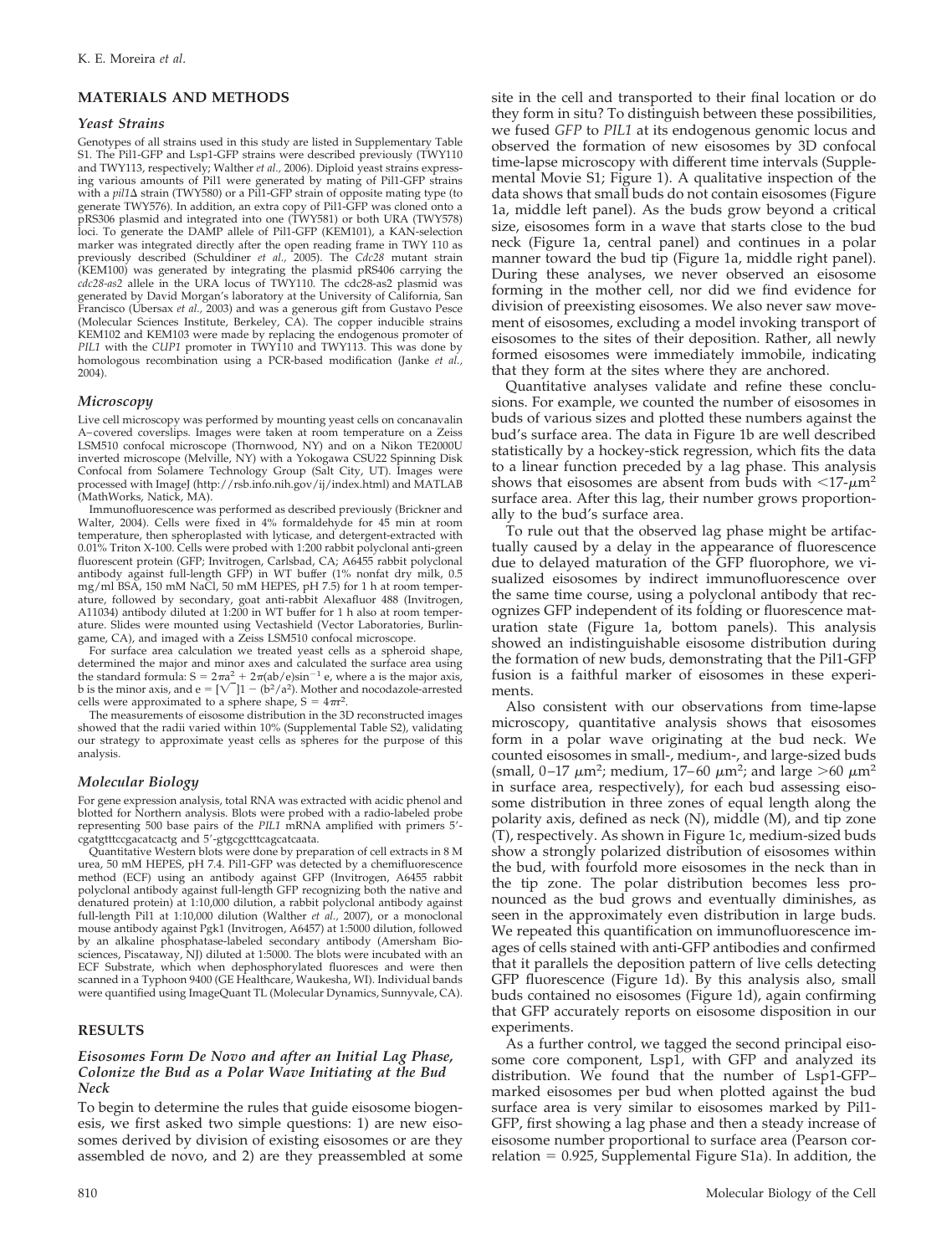

**Figure 1.** Eisosomes are assembled de novo. (a) Pil1-GFP accurately reflects the localization of eisosomes. Pil1-GFP fluorescence pictures (top row) are compared with immunofluorescence staining of Pil1-GFP with an antibody against GFP. Scale bar, 5  $\mu$ m. (b) Eisosomes are formed after an initial lag phase, and their number is directly proportional to cell surface area. Eisosomes were visualized in 3D confocal stacks of cells expressing Pil1-GFP. The number of eisosomes per bud was counted and plotted against the surface area of the bud;  $n = 83$ . Eisosome number was fit to a hockey-stick progression using R (http://cran.r-project.org/) according to (Bacon and Watts, 1971). (c) Eisosomes are formed in a polar manner. Confocal stacks of cells with small-  $(0-17 \ \mu m^2)$ , medium-  $(17-60 \ \mu m^2)$  $\mu$ m<sup>2</sup>), and large- (>60  $\mu$ m<sup>2</sup>) sized buds were recorded. The buds were segmented along the axis of cell polarity into three equal regions (N, bud neck; M, middle; T, bud tip), and the number of eisosome was counted for each region,  $n = 95$ . The number of eisosomes was significantly lower in the T region compared with the N and M regions (ANOVA,  $\sp{\ast}p$  < 0.001). (d) Similar to panel c, the number of eisosomes was counted for images after immunofluorescence staining of Pil1-GFP with antibody against GFP;  $n = 43$ . Similar to panel c, the number of eisosomes was significantly lower in the T region compared with the N and M regions (ANOVA,  $p <$ 0.001). TWY110 was used in all experiments.

distribution of Lsp1 eisosomes in the three different regions of growing buds, as analyzed in Figure 1, c and d, for Pil1,



**Figure 2.** Eisosome assembly occurs in a polar manner. (a) Cells expressing Pil1-GFP and harboring a drug-sensitized cdc28 allele (KEM100) were incubated with 10  $\mu$ M of the inhibitor 1NM-PP1 (Bishop *et al.,* 2000) and were followed over time by confocal livecell microscopy at room temperature. Representative 3D projection images are shown. Scale bar, 5  $\mu$ m. (b) Quantitation of the eisosome number from experiments described in panel a plotted against bud length along the axis of polarization;  $n = 75$ .

is indistinguishable from the distribution of Pil1 (Supplemental Figure S1b). In time-lapse microscopy experiments following the kinetics of Lsp1-GFP localization compared with Pil1 tagged with mCherry, we did not observe a significant difference in localization or kinetics of deposition between Pil1 and Lsp1, indicating that, within the precision of our measurements, both subunits assemble synchronously.

The apparent lack of eisosomes in small buds  $(<17 \mu m<sup>2</sup>)$ surface area) could be due to a cell cycle–regulated switch in expression or assembly, or it could be due to a time lag between the formation of new plasma membrane and new eisosomes. To distinguish between these possibilities, we arrested cells at a specific stage in the cell cycle, G2, by inactivating a drug-sensitized mutant of Cdc28 kinase (*cdc28-AS2*) with low levels of a cognate inhibitor, 1NM-PP1 (Bishop *et al.,* 2000). Under these conditions, bud growth continues in a polar manner for extended periods of time because the switch from polar to isotropic growth that normally occurs after the transition to M phase does not take place (Lew and Reed, 1993). This defect results in formation of a cylindrical rather than the normal spherical shape of the bud. As expected, the G2-arrested *cdc28* mutant cells extended elongated buds (Figure 2a, DIC). The cells formed new eisosomes in the bud (Figure 2a, Pil1-GFP). Indeed, eisosome formation still proceeded in a wave-like pattern starting at the bud neck, which because of the elongated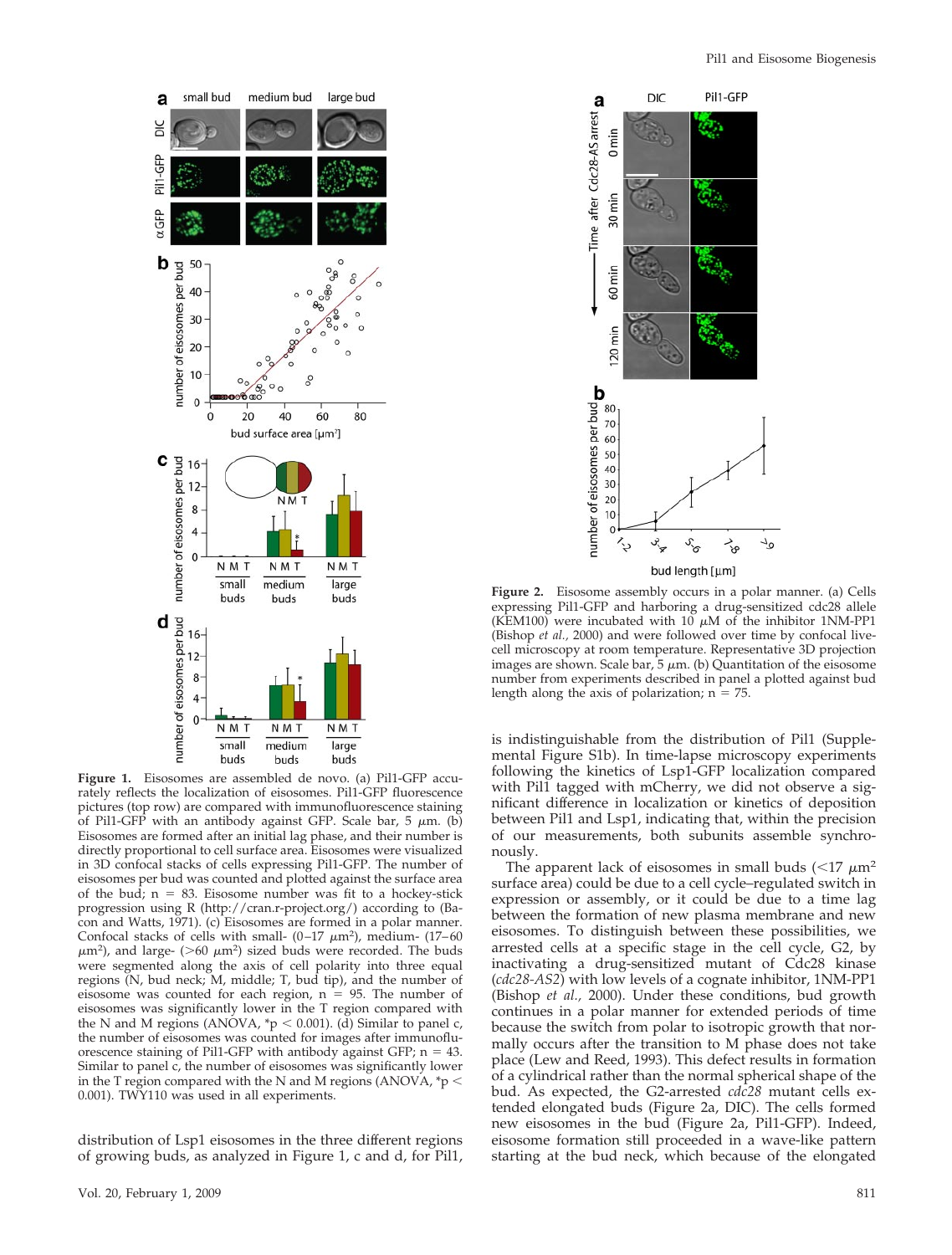shape of the buds resulted in an even more striking appearance than that observed in wild-type cells. Eisosome formation never caught up with the bud tip during the time course of the experiment. Eisosome counting revealed that their number was roughly proportional to the cell length (Figure 2b), which for a cylindrical shape in approximation is proportional to the surface area. Together these observations suggest that eisosome formation proceeds at the same rate as plasma membrane growth and that the transition past G2/M phase per se is not required for their formation.

Thus the results presented so far suggest that 1) eisosomes are assembled de novo, 2) they are formed in situ, 3) their formation proceeds in a wave-like pattern, with new eisosomes being assembled next to existing ones, leading to the polar colonization of the newly formed plasma membrane, and 4) there must be intricate regulation of the process to achieve a constant eisosome number per membrane surface area.

# *Eisosome Number Is Proportional to the Cell Surface Area* The data in Figure 1b show that in the colonized regions of

the cell surface the number of eisosomes linearly correlates  $(p = 0.0002)$  to the surface area. By contrast, a fit of the eisosome count to cell volume shows poor correlation ( $p =$ 0.43). These observations suggest that eisosome density is tightly controlled and linked to plasma membrane expansion.

To seek further evidence for eisosome density control, we sought experimental conditions under which the cell surface area would change. To this end, we arrested yeast cells with the microtubule-depolymerizing drug nocodazole, which blocks budding and causes isotropic growth (nonpolar growth enlarging the plasma membrane in all directions) yielding large, round cells. Incubation with nocodazole leads to an increase of cell surface area that is first apparent after  $\sim$ 3 h and reaches 2.5-fold after 5.5 h (Figure 3b). Remarkably, we found that the eisosome density of these giant yeast cells remains constant when compared with the density observed in wild-type mother cells (Figure 3c,  $t = 0$ ;  $0.33 \pm 0.06$  eisosomes/ $\mu$ m<sup>2</sup> surface area) between 0.32 and 0.34 eisosomes/ $\mu$ m<sup>2</sup> surface area as the cells grow (Figure 3c).

In these experiments, we reproducibly observed a  $\sim$ 20% "overshoot" of increased eisosome density at the onset of cell growth (Figure 3b, 3 h), yet 1 h later (Figures 3b, 4 h) this trend was reversed, returning the density back to the starting value. A similar situation was observed during the cell cycle of normally growing cells, where the density briefly reached  $0.5$  eisosomes/ $\mu$ m<sup>2</sup> in large buds before returning to the set value in mother cells (Figure 1b, eisosome density for small buds =  $0.01 \pm 0.04$  eisosomes/ $\mu$ m<sup>2</sup> surface area; for medium buds =  $0.32 \pm 0.2$  eisosomes/ $\mu$ m<sup>2</sup> surface area and for large buds =  $0.5 \pm 0.13$  eisosomes/ $\mu$ m<sup>2</sup> surface area). A possible interpretation of these results is that there is a set point of eisosome density that is maintained by feedback regulation. When eisosome density becomes smaller than the set point after an initial increase in cell size, the regulatory loop overshoots leading to a transient increase in eisosome density.

#### *Eisosomes Are Arranged Randomly*

The wave-like appearance of newly made eisosomes suggests that eisosomes form next to existing ones, perhaps at specific distances and thus resulting in a spatial pattern on the plasma membrane. Because eisosomes are immediately immobilized at the location where they are formed, their distribution pattern in cells reflects possible constraints im-



**Figure 3.** Eisosome density is constant and regulated to a set point. (a) Cells expressing Pil1-GFP (TWY110) were arrested in M-phase by the addition of 30  $\mu$ M nocodazole at 30°C and followed over time by confocal life cell microscopy. Representative images are shown. Scale bar, 5  $\mu$ m. (b) Increase of yeast cell surface area over time after nocodazole arrest in daughter cells (red lines) and mother cells (black lines). (c) Development of eisosome density over time after nocodazole arrest in daughter cells (red lines) and mother cells (black lines). Error bars, SDs from the mean;  $n = 112$ .

posed during their biogenesis, such as the distribution of putative nucleation sites. On first principle, eisosomes could be 1) randomly distributed with respect to each other, 2) fixed on a regular grid, or 3) distributed nonrandomly with less obvious constraints, such as preferred distance or orientation. To distinguish among these scenarios, we acquired complete 3D stacks of images of individual yeast cells and assigned polar coordinates to individual eisosomes (Supplemental Table S2). Figure 4a shows a representative stack. We then calculated the distances between all eisosomes on the surface of the cells and calculated the pairwise correlation function g(r) to determine whether there are any constraints on the distribution of eisosomes. In brief, this function gives the ratio of the density of eisosomes at any distance from any given eisosome to the average density of eisosomes over the entire surface. If eisosomes were randomly distributed, the local density would be the same everywhere and  $g(r)$ would be constant; if eisosomes were positioned at the nodes of a regular grid, the local density would have preferred distances and g(r) would have an oscillating form.

Figure 4b shows a comparison between the experimentally determined  $g(r)$  (red line) and a function derived for the same number of simulated random distributions of points on a sphere (blue line). With the important exception of the single point representing the smallest distance bin  $(0-0.5 \mu m)$ , the two functions do not differ from each other significantly, indicated by the overlap of the SEs, providing positive evidence that eisosomes are randomly distributed over the surface of the cell. By contrast, the closest distance measured between eisosome centers,  $0.5\; \mu \mathrm{m}$ , shows a clear underrepresentation of eisosomes: it is fourfold less likely to find an eisosome at that distance than is predicted from a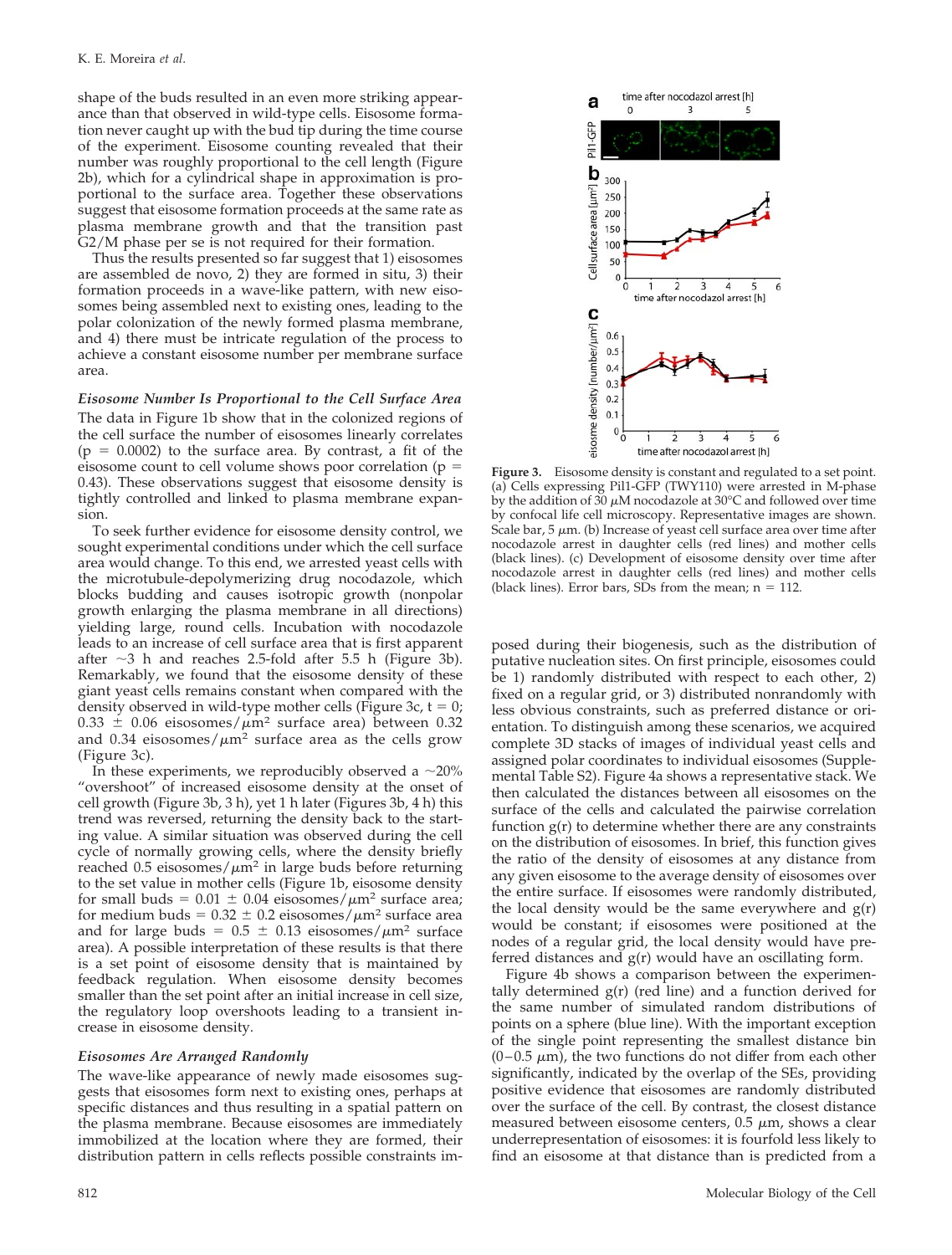

**Figure 4.** Eisosomes are distributed randomly. High-resolution confocal stacks were acquired for strain TWY110, and representative images are shown in panel a. The coordinates of the centers of all eisosomes of a cell were determined (Supplemental Table S2), and the distribution of the density of eisosomes related to the distance from the center of an eisosome was calculated. Five independent measurements were taken, each with an average of 39 eisosomes. The resulting values were averaged and are shown as a red line in panel b. The blue line shows the result for the same analysis performed on simulated random coordinates. (c) De novo eisosome formation in nocodazole-arrested cells occurs in apparent gaps. Cells (TWY110) were treated as described in Figure 3, and the formation of new eisosomes in the mother cells was followed by confocal live-cell microscopy at room temperature. A representative optical surface section is shown. Arrows indicate the formation of new eisosomes between already existing ones on the mother cell plasma membrane. Scale bars, (a and c) 2  $\mu$ m.

random distribution. Thus eisosomes appear to be distributed randomly but are restricted to a minimal distance from one another.

To understand better the nature of distance constraints on eisosome distribution, we experimentally forced new eisosome assembly on an already colonized cell membrane. As demonstrated above, this scenario does not occur under normal physiological conditions, where eisosomes are exclusively formed at the newly assembled plasma membrane in the bud. However, the experiments discussed above, arresting cells in M phase by nocodazole arrest, showed that the cell surface grew 2.5-fold, yet maintained the same density of eisosomes (Figure 3, b and c). Therefore, new eisosome assembly must occur under these conditions at the already eisosome-covered plasma membrane. To observe these events, we imaged cells after 3 h of nocodazole treatment, a time when the effect of the arrest on cell size became first apparent. As shown in Figure 4c, we observed that, as the plasma membrane expanded, gaps in the eisosome pattern formed. The gaps expanded as the cells grew further and after a variable amount of time new eisosomes formed in the gaps. Similar to eisosome insertion during budding, the formation of these new eisosomes in arrested cells occurred de novo and not by a division or preassembly transport mechanism.



**Figure 5.** Eisosomes are formed in a continuous process. (a) Formation of eisosomes over a complete cell cycle was followed by confocal time-lapse microscopy of cells expressing Pil1-GFP (TWY110) at room temperature. Representative images are shown. Scale bar, 5  $\mu$ m. (b) The rate of eisosome formation is constant. The increase of fluorescence of individual eisosomes was quantified over time. The vertical line indicates the time when each eisosome has reached its final fluorescence intensity.

### *Pil1 Controls Eisosome Number and Size*

Regulation of eisosome number must be coordinated with control of eisosome size, which, given the large size of these macromolecular assemblies, is maintained within a remarkably narrow window, only varying within a factor of two (Walther *et al.,* 2006). To begin addressing how such tight control is achieved, we analyzed confocal 3D time-lapse movies of yeast cells expressing GFP-tagged Pil1 (Figure 5a). We then selected individual eisosomes in the recorded movies and ascertained that they had reached a steady level of fluorescence, indicating that they had reached a final state of Pil1 assembly. We then went back to preceding frames and quantitated the fluorescence intensities to derive the kinetics of assembly of individual eisosomes. The graph in Figure 5b shows four representative examples of eisosome growth. The data show that the formation of individual eisosomes is characterized by a steady linear increase of fluorescence that takes on average  $40 \pm 4$  min to reach steady state. Pil1 assembly into eisosomes therefore appears to occur as a continuous process of subunit addition.

To gain mechanistic insights into the process, we focused on *PIL1*, because deletion of genes encoding other known eisosome components, such as the highly homologous *LSP1* or the combined deletion of the *SUR7* gene family members, has no dramatic effect on eisosome size or number (T. C. Walther and P. Walter, unpublished data). By contrast, deletion of *PIL1* disrupts eisosome formation, size, and density, causing clustering of the remaining eisosome components to one or a few loci at the cell periphery (Walther *et al.,* 2006; Grossmann *et al.,* 2007). To control the amount of Pil1 expressed in cells, we generated diploid yeast cells bearing one, two, three, or four copies of *PIL1-GFP* (Figure 6a) that replace the wild-type gene. To assess the relative expression level of Pil1-GFP in these strains, we performed quantitative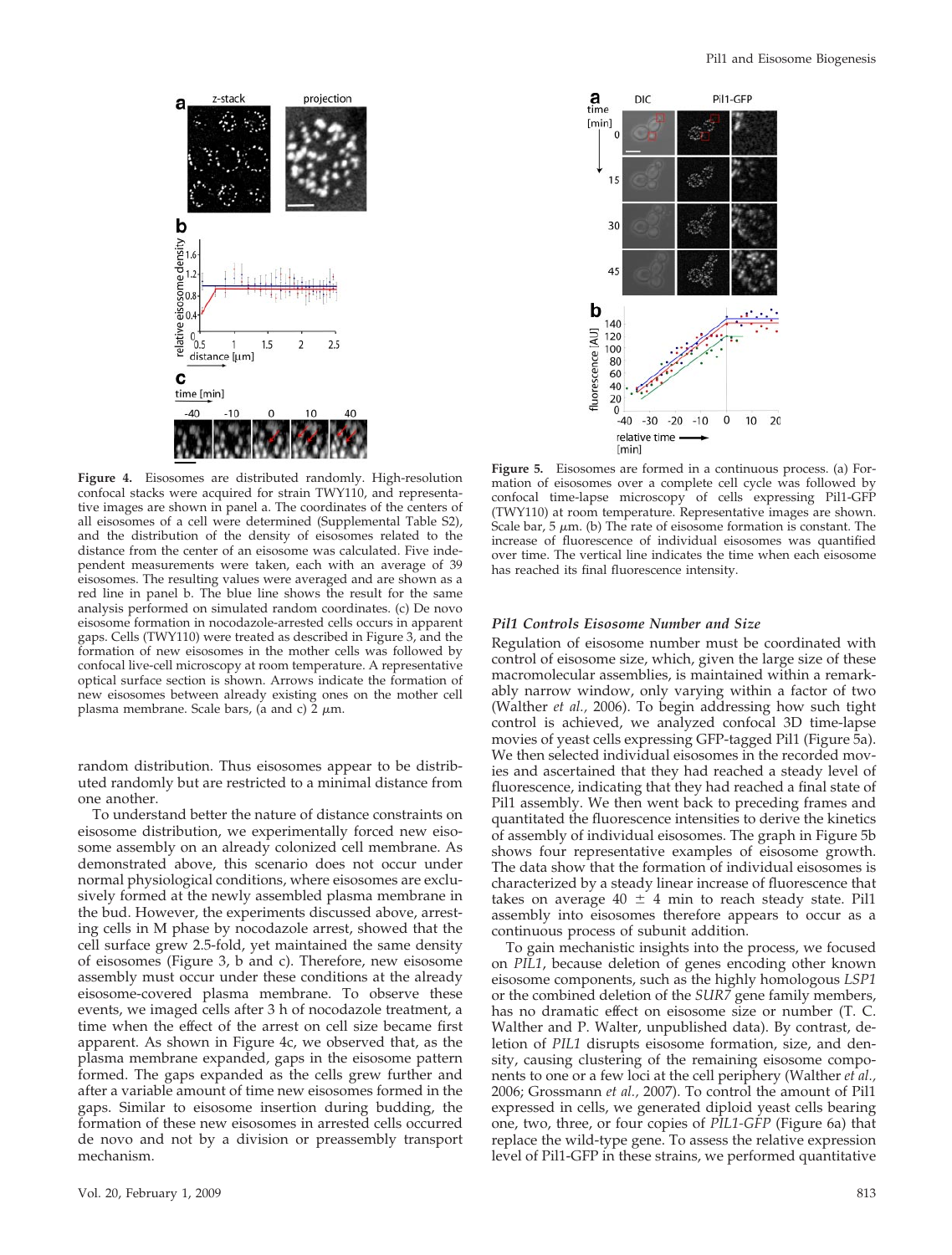

Pil1. (a) Diploid cells were engineered to express either one (TWY580), two (TWY576), three (TWY581), or four copies (TWY578) of Pil1-GFP, and images were acquired by spinning disk confocal microscopy. Pil1-GFP expression was decreased in haploid cells by expressing a destabilized form of *PIL1* mRNA by deletion of the Pil1-GFP mRNA 3'-UTR (Pil1-DAMP, KEM101). Scale bar, 5  $\mu$ m. (b) Western blot against GFP of diploid cells with increasing copies of Pil1-GFP, and wild-type haploid cells expressing one copy of Pil1- GFP, and against Pgk1, the constitutively expressed 3-phosphoglycerate kinase are shown (top). The graph shows the quantification of Pil1-GFP protein levels relative to Pgk1 and normalized to the wild-type diploid protein level levels (bottom left, blue bars) or to the wild-type haploid protein levels (bottom right, green bars),  $n =$ 3. Error bars, SD from the mean. (c) Eisosome density was calculated

Western blotting against GFP, measured Pil1 protein levels relative to Pgk1 levels, the constitutively expressed 3-phosphoglycerate kinase, and normalized the signal to wild-type diploid cells. This analysis showed that the Pil1 expression level parallels the gene dose in the diploid strains (Figure 6b, left panel).

Consistent with the notion of a "set-point" of eisosome density, the bigger diploid yeast cells bearing two or more copies of *PIL1*-*GFP* displayed an almost identical density of eisosomes on the cell surface as did haploid cells  $(0.39 \pm 0.07)$ eisosomes per  $\mu$ m<sup>2</sup> for diploids vs. 0.33  $\pm$  0.06 for haploids). By contrast, decreasing the gene dose to one-half of normal (i.e., one *PIL1-GFP* copy per diploid cell) resulted in a significant decrease in eisosome density, yet each eisosome was assembled to a normal size as judged by their Pil1-GFP intensity (Figure 6, c and d; Pil1-GFP/Pgk1 levels  $\leq 1$ , blue diamonds). This observation suggests a minimal eisosome size is maintained independent of the amount of available Pil1; under conditions of limiting Pil1 availability, fewer eisosomes assemble at this minimal size. To obtain further evidence for this notion, we generated a haploid strain bearing a "dampened" allele of *PIL1-GFP.* In this construct, the 3-untranslated region (UTR) was deleted, resulting in a destabilized *PIL1-GFP* mRNA and reduced Pil1 expression to roughly 45% of the wild type (Figure 6b, right panel). Consistent with the observations made in  $PIL1/piI1\Delta$  diploid cells, we found that reduction of Pil1 expression levels also leads to a decrease of eisosome density and the size of individual eisosomes remains unchanged (Figure 6, b and c, Pil1-GFP/Pgk1 levels <1, green squares).

By contrast, overexpression of Pil1-GFP by increasing the gene dose by 1.5- and 2-fold maintained eisosome density at the set-point (0.33  $\pm$  0.11 and 0.40  $\pm$  0.06 eisosomes/ $\mu$ m<sup>2</sup>, respectively), yet their sizes (as assessed by Pil1-GFP fluorescence per eisosome) increased proportionately to the gene dosage (Figure 6, c and d, Pill-GFP/Pgk1 levels  $>1$ , blue diamonds;  $\angle$  ANOVA,  $p < 0.0001$ ). These results suggest that if Pil1 is available in excess, nucleation sites become limiting and eisosomes grow larger to use up the available Pil1 building blocks. Together, these data establish Pil1 as a regulator of eisosome formation, with regard to both number and size.

# *Cell Cycle Regulation of Pil1 Determines the Polar Formation of Eisosomes*

As yeast cells grow, their plasma membrane expands nonlinearly. We have estimated the size of the plasma membrane by measuring cell size microscopically throughout the cell cycle and calculated the rate of membrane addition from the derivative (d[membrane increase]/d[time]) of these data (Figure 7a, plotted as the green curve). This analysis shows that most membrane addition occurs at the G2/M transition, when the rate of bud expansion peaks. We then determined the rate of total fluorescence change in cells expressing Pil1- Figure 6. Eisosome number and size is controlled by the levels of<br>Fil (a) Diploid cells were engineered to express either one GFP (Figure 7a, red curve) and found that Pil1 synthesis also

for cells such as shown in panel a and plotted as a function of Pil1 protein levels, measured by Pil1-GFP/Pgk1 ratios, which are normalized to the wild-type diploid protein levels (blue diamonds) or wild-type haploid protein levels (green squares). ANOVA,\* p < 0.0001 for samples with densities lower than wild type. (c) The relative fluorescence intensity was measured and plotted as a function of protein levels as described in panel c. Error bars, the SDs from the mean. Diploid cells (blue diamonds)  $0.5$ ,  $n = 9$ ;  $1$ ,  $n = 16$ ; 1.5,  $n = 17$ ; 2,  $n = 22$ ; and haploid cells (green squares) Pil1,  $n = 17$ ;  $DAMP$ ,  $n = 28$ . Dashed lines represent trend lines.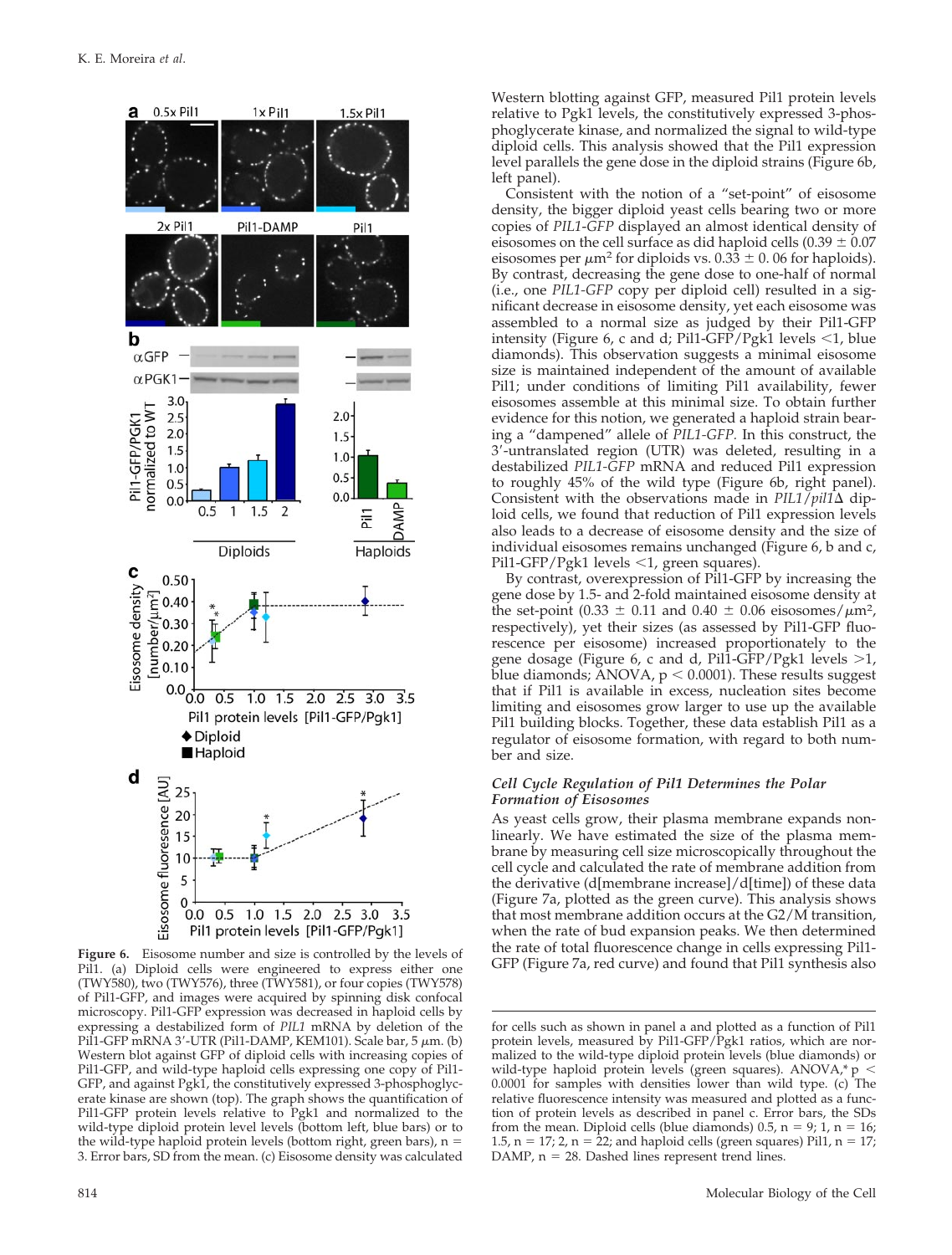

**Figure 7.** Pil1 expression is cell cycle regulated. TWY110 cells were followed over an entire cell cycle by confocal live-cell imaging. The increase in cell surface over time was calculated from the images, and the total GFP fluorescence per cell was measured. The derivatives of the resulting curve fits indicating rate of change in surface area (red) and rate of change of GFP fluorescence (green) are displayed. The curves show that Pil1-GFP expression correlates with membrane growth. (b) Data mining revealed the strong cell cycle regulation of *PIL1* in several different synchronization methods (Spellman *et al.,* 1998). Expression higher than the mean is shown in red and lower than the mean is shown in green. (c) *PIL1* mRNA expression is cell cycle controlled. MAT**a** cells (CRY2) were arrested in G1 phase of the cell cycle by addition of  $\alpha$ -factor for 1 h and then released. Total RNA from the indicated time points was extracted and analyzed for *PIL1* mRNA levels by Northern blotting. The respective cell cycle stage is indicated graphically above the time points. (d) Delay in eisosome deposition is explained by *PIL1* cell cycle control. Confocal 3D reconstructions of small buds expressing *PIL1* under the *CUP1* promoter, KEM102 (top). Eisosomes are present in small buds. Confocal stacks of cells grown in the presence of 25  $\mu$ M CuSO<sub>4</sub> concentration (bottom). Scale bar, 2  $\mu$ m. Small-, medium-, and large-sized buds were recorded as in Figure 1. The buds were segmented along the axis of cell polarity into three equal regions, and the number of eisosomes was counted for each region;  $n = 159$ .

occurs in cell cycle–regulated bursts. As is apparent from the similarity of the curves, plasma membrane expansion and Pil1-GFP expression correlate well through the cell cycle. Consistent with this observation, inspection of published microarray gene expression data (Spellman *et al.,* 1998) reveal that *PIL1* mRNA abundance is cell cycle regulated. Clustering analysis of genes showing expression patterns similar to *PIL1* identifies *SIC1* as the gene with the most similar expression pattern. *SIC1* is an inhibitor of the Cdc28 cyclin kinase complex, and its expression serves as a marker for the G2/M transition (Figure 7b; Oehlen *et al.,* 1998). The strong similarity between *PIL1* and *SIC1* expression patterns was observed in experiments utilizing a variety of cell cycle synchronization methods, such as release from  $\alpha$ -factor arrest, release from *cdc28ts* and *cdc15ts* arrests, as well as by elutriation (Figure 7b). To confirm the conclusions derived from the published high-throughput data sets, we arrested yeast cells in G1 by incubation with  $\alpha$ -factor for 3 h, washed the cells in fresh YPD to release the block, and took samples at 10-min intervals as cells progressed through one and a half subsequent cell cycles. Northern blot analysis of these samples showed that *PIL1* mRNA levels oscillate with a threefold increase in amplitude through the cell cycle (Figure 7c).

These data show that the expression of Pil1 occurs in 20-min bursts that correlate with the phase of the cell cycle when eisosome formation initiates, e.g., when the small bud starts first acquiring eisosomes. Interestingly, *LSP1* shows no cell cycle regulation, whereas *SUR7* does (Spellman *et al.,* 1998); however, neither *LSP1* nor *SUR7* gene deletions displays a dramatic effect on eisosome organization. These observations underline the proposed role of Pil1 in controlling eisosome biogenesis and suggest that cell cycle regulation of *PIL1* mRNA contributes to the regulation of eisosome formation.

To test the importance of cell cycle regulation of Pil1 expression and eisosome biogenesis, we placed *PIL1-GFP* under control of the *CUP1* promoter, which can be regulated by the addition of copper to the growth medium. Importantly, *CUP1* is not cell cycle regulated (Spellman *et al.,* 1998). We found that at 25  $\mu$ M CuSO<sub>4</sub>, Pil1 was expressed in the cell population at levels similar to that in wild-type cells, as assessed by quantitative Western blotting (Figure 8b). Moreover, eisosome morphology and deposition looked normal, and eisosome density was within error at the set point of wild-type cells (0.43  $\pm$  0.09 eisosomes per  $\mu$ m<sup>2</sup> at 25  $\mu$ M CuSO<sub>4</sub>).

On the basis of the results in Figure 8b, we chose 25  $\mu$ M  $CuSO<sub>4</sub>$  as a concentration that resulted in a cellular Pil1 level comparable to that of wild-type cells. In marked contrast to wild-type cells, we found that under these conditions eisosomes formed in small buds and showed no apparent polarization of deposition (Figure 7d). Thus taken together, the data suggest that the cell cycle regulation of *PIL1* expression is required for the wave-like colonization of newly made plasma membrane seen in wild-type cells.

In light of the results presented above, we were surprised to find that eisosome density increased as more Pil1 was produced under the higher  $CuSO<sub>4</sub>$  concentration conditions (Figure 8c), whereas the size of individual eisosomes (as measured by integrating Pil1-GFP fluorescence intensity) increased only slightly (ANOVA,  $p < 0.0001$ , Figure 8d). Overexpression of Pil1 therefore can have qualitatively different consequences: increasing the gene dosage, which retains cell cycle control, leads to larger eisosomes at wild-type density (Figure 6), whereas increasing Pil1 expression from a heterologous promoter, which eliminates cell cycle control, leads to wild-type size eisosomes at an increased density. Formally however, we cannot rule out that the observed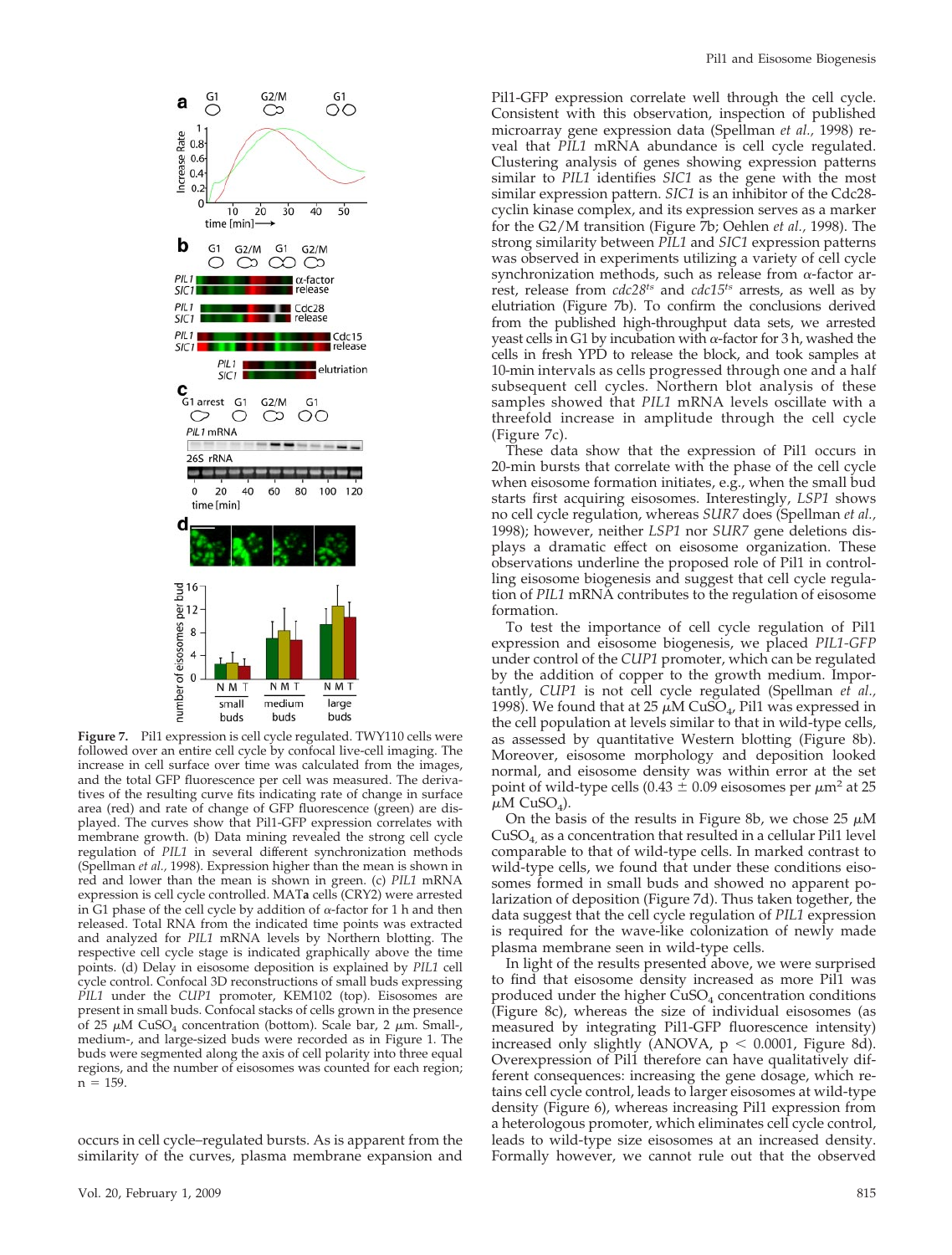

**Figure 8.** Pil1-GFP expression from the CUP1 promoter. (a) Confocal cross sections of cells grown at increasing concentrations of CuSO4 at 30°C for 4 h and KEM102 cells expressing Pil1-GFP driven from the CUP1 promoter are shown. Scale bar, 5  $\mu$ m. (b) Titration of CuSO4 of cells expressing Pil1-GFP under control of the *CUP1* promoter. The original Western blots and the quantification of relative abundance of Pil1-GFP as measured by Pil1-GFP/Pkg1 ratios normalized to wild-type protein levels are shown;  $n = 3$ . (c) Eisosome density was measured and plotted as a function of Pil1- GFP protein levels as measured in panel b. (d) Fluorescence intensities of Pil1-GFP in individual eisosomes was measured and plotted against Pil1 protein levels as measured in panel b. Blue squares and diamonds, copper-inducible strain KEM102; red square, wt strain TWY110. Dashed lines represent trend line. ANOVA,  ${}^*\mathsf{p}$  = 0.147. Error bars, the SD from the mean;  $n = 56$  at each  $CuSO<sub>4</sub>$ concentration.

difference results more indirectly from the different ploidy of the cells.

To test whether Pil1 expression under the *CUP1* promoter directed assembly of other eisosome components in small buds, we followed the expression of Lsp1-GFP, in a strain in which endogenous (untagged) *PIL1* was placed under the control of the *CUP1* promoter (Figure 9). Consistent with the parallel experiments following Pil1-GFP in Figure 8, we observed a reduction in Lsp1 containing eisosome density  $(0.24 \pm 0.06 \mu m^2)$  as Pil1 abundance was titrated down. Moreover, eisosome size was similar to that found in wild-



**Figure 9.** Pil1 expression from the CUP1 promoter in LSP1-GFP cells. (a) Spinning disk confocal cross sections of cells grown at increasing concentrations of  $CuSO<sub>4</sub>$  at 30°C for 4 h, expressing Pil1 driven from the *CUP1* promoter in *LSP1-GFP* cells (KEM103) are shown and Lsp1-GFP with Pil1 under its endogenous promoter (Lsp1-GFP wild type, TWY113). Scale bar, 5  $\mu$ m. (b) Titration of CuSO4 of cells expressing Pil1 under control of the *CUP1* promoter. Shown are the original Western blots and the quantitation of relative abundance of Pil1 to Pgk1 and Lsp1-GFP to Pkg1 normalized to wild-type levels of Pil1 and Lsp1-GFP, respectively;  $n = 3$ . Error bars, the SD from the mean. WT lane contains extracts from Lsp1- GFP (TWY113) cells with Pil1 under its endogenous promoter. (c) Lsp1 eisosome deposition in small buds does not follow Pil1 deposition. Shown are 3D reconstructions of small buds in cells expressing Lsp1-GFP and Pil1 under its endogenous promoter, TWY113 (left panel, Lsp1-GFP WT) and Lsp1-GFP with Pil1 under the *CUP1* promoter, KEM103. Scale bar, 2  $\mu$ m.

type cells (data not shown). Lsp1-labeled eisosome density increased to wild-type levels as Pil1 abundance was raised to wild-type levels (Figure 9a). We did not observe a significant increase in size or density of Lsp1-labeled eisosomes when Pil1 levels were increased; however, despite the increase in Pil1-labeled eisosomes observed in Figure 8c (data not shown).

We measured the levels of Pil1 and Lsp1-GFP by quantitative Western blotting and found that the expression of Lsp1-GFP decreased when Pil1 levels decreased, indicating that Lsp1 is unstable if it cannot assemble with Pil1. By contrast, Lsp1-GFP levels plateau as Pil1 levels increased (Figure 9b), indicating that Lsp1 becomes limiting under these conditions. In parallel experiments, we did not observe Lsp1-GFP in small buds when Pil1 was expressed from the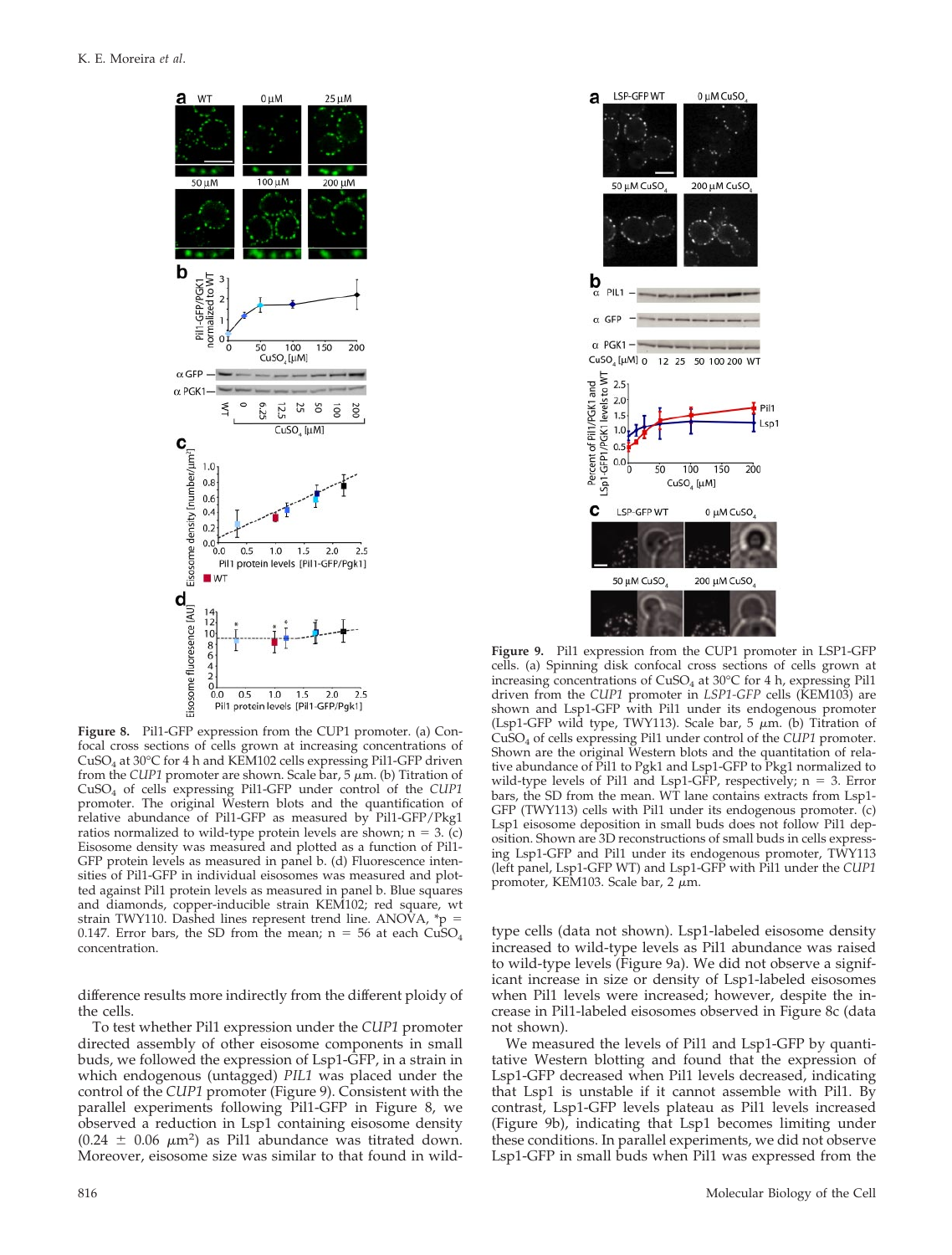*CUP1* promoter (Figure 9c). We conclude that Pil1 provides the upper limit for the density of Lsp1-containing eisosomes, yet its early deposition in small buds is not sufficient to recruit the early deposition of Lsp1. This observation implies that Lsp1 deposition is governed by an unknown process coupled to the cell cycle, perhaps requiring a certain cell cycle–dependent phosphorylation state.

# **DISCUSSION**

Eisosomes are large macromolecular assemblies underlying the plasma membrane that help sequester a subgroup of plasma membrane proteins into discrete membrane domains, which colocalize with sites of endocytosis (Grossmann *et al.,* 2007; Walther *et al.,* 2006). They are present in cells in relatively constant numbers and built of 2000–5000 copies each of Pil1 and Lsp1, their two major subunits. Here we describe a series of experiments and observations that establish a basic framework of eisosome biogenesis. In particular, we found that eisosomes are formed de novo, colonizing the plasma membrane of the growing bud in a wave-like manner. We currently do not know the molecular mechanism that leads to the polar eisosome deposition: either active nucleation sites form after a lag time as newly deposited membrane matures, or deposition is excluded from the very bud tip, perhaps because it is too crowded by other molecular machinery. Their deposition results in a remarkably constant density that is maintained in both haploid and diploid cells, as well as under conditions of aberrant cell growth during G1 cell cycle arrest. From this and previous studies, Pil1 emerges as the central player of eisosome organization: 1) among the known eisosome components, *PIL1* is regulated in a cell cycle dependent manner that synchronizes eisosome assembly with membrane expansion, 2) lowering or increasing the gene dose of *PIL1* leads to a reduction in eisosome number or increase in eisosome size, respectively, and 3) deletion of *PIL1* (but not of *LSP1*) leads to a collapse of eisosome remnants (Walther *et al.,* 2006; Grossmann *et al.,* 2007).

Modulation of Pil1 levels suggests that eisosomes have a minimal size. When the relative expression level of *PIL1* was reduced, both Pil1 and Lsp1 labeled eisosome size leveled off at the expense of eisosome density. In addition Lsp1-GFP levels decreased instead of assembling larger Lsp1 containing eisosomes. One possible explanation of this finding is that eisosomes have a regular structure—perhaps a toroid or an icosahedron—that is not stable when it cannot be formed completely, and thus it provides a maximum limit for the assembly of other eisosome components, resulting in the destabilization of eisosome components in excess of Pil1. In addition, we did not find a difference in the kinetics of deposition between Pil1 and Lsp1 under wild-type conditions, suggesting that these two components are assembled into eisosomes at the same time. As such, eisosomes provide an interesting paradigm for molecular self-assembly, and it will be intriguing to determine the molecular design principles that govern the assembly of Pil1 and other components into eisosomes. Equally surprising, we found that when Pil1 levels were increased moderately, any excess of Pil1 was incorporated into eisosomes leading to gradual size increases, whereas their density on the plasma membrane remained constant. Thus the capping mechanism that restricts incorporation of excess Pil<sub>1</sub> subunits into eisosomes can be overcome—maybe forming additional "layers" onto their minimal structure. Pil1 assembly in small buds was not sufficient to recruit Lsp1 to the small buds, suggesting additional regulatory mechanisms can affect the assembly of other eisosome components. Although remarkably tight under conditions where Pil1 expression remained cell cycle controlled, eisosome density was not constant when Pil1 was expressed at elevated levels from the copper-regulated promoter. These observations suggest that the mechanism that limits eisosome nucleation is normally restricted to the timing of new bud formation to prevent additional nucleation in the mother cell. Continuously elevated expression of Pil1 in the copper regulated strains overcomes this regulation, resulting in more nucleation sites. We do not know if eisosome components other than Pil1 are also recruited to these new nucleation sites. Similarly, the tight regulation of *PIL1* expression normally leads to a relatively uniform eisosome size, despite the fact that eisosomes can, in principle, grow larger as shown in the strains with increased *PIL1* copy number. Thus, our results suggest that the cell cycle regulation of Pil1 contributes to the fidelity of eisosome size, eisosome density, and orderly eisosome deposition in the wave-like pattern observed in growing buds.

The cell cycle regulation of *PIL1* is likely to be direct. A cursory inspection of the *PIL1* promoter revealed the presence of a binding site for the cell cycle regulated transcription factor Swi5 located 410 base pairs upstream of the *PIL1* ORF. Swi5 is known to activate the transcription of genes in G2 phase and the G2/M boundary after phosphorylation by Cdc28 kinase. This argues that at least some of the regulation of Pil1 is directly mediated by the cell cycle via binding of Cdc28 activated Swi5 to a binding site in the *PIL1* promoter. In addition, we conclude from the effects on eisosome assembly when Pil1 is expressed from a heterologous promoter that posttranscriptional and cell cycle-regulated control may also have a role in eisosome assembly. Either way, a checkpoint-like feedback overrules the cell cycle control to ensure that the eisosome density remains constant (disrupted here experimentally in the copper-regulated strains). Evidence for this notion comes from the observation that cells arrested at different points in the cell cycle maintain a constant eisosome density. Under these conditions the newly formed eisosomes are generated in apparent gaps in the plasma membrane that open up as the cells expand.

Because eisosome density does not increase under conditions of excess Pil1, when expressed under its endogenous promoter, it is likely that nucleation sites on the plasma membrane are limiting. The observed wave of eisosome colonization in which all new eisosomes form adjacent to preexisting ones would be consistent with short filamentous structures that may link eisosomes, binding to existing ones with one end and providing nucleation sites for new eisosomes at the other end. Thus eisosomes may form at vertices of a meshwork of yet-to-be-identified filamentous proteins, perhaps resembling in its characteristics the spectrin networks that underlie membrane systems in metazoan cells. A mechanism utilizing filamentous spacers could explain the constant eisosome density on the cell surface and account for the minimal distance observed between eisosomes. In G1 arrest cells, which grow isotropically, the network may rupture, allowing assembly of new filaments in the gaps that then form new nucleation sites. Alternatively, eisosome formation may be inhibited in a zone surrounding preexisting eisosomes, thus determining eisosome density by exclusion. These two mechanisms are not mutually exclusive, and currently available data do not allow us to distinguish between them.

The plasma membrane domains associated with eisosome are specialized both in protein and lipid composition (Malinska *et al.,* 2003; Malinska *et al.,* 2004; Grossmann *et al.,* 2007). Moreover, Pil1 and Lsp1 are differentially phosphorylated in re